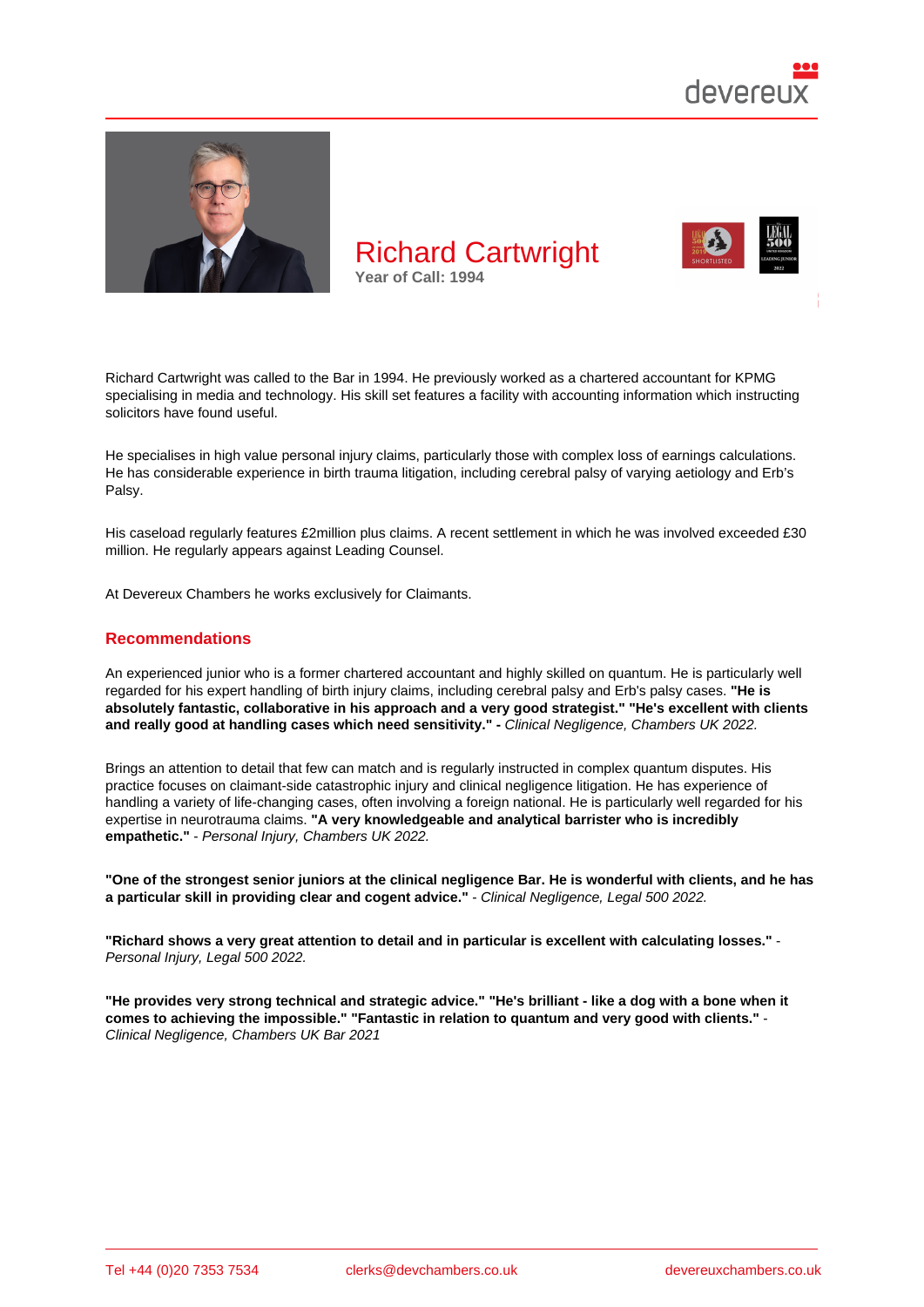| Brings an attention to detail that few can match and is regularly instructed in complex quantum disputes. His<br>practice focuses on claimant-side catastrophic injury and clinical negligence litigation. He has experience of<br>handling a variety of life-changing cases, often involving a foreign national. He is particularly well regarded for his<br>expertise in neurotrauma claims. "He is charming and persuasive in court, and his written work is very<br>Acted for a claimant cyclist who suffered a serious brain injury after<br>detailed. He is also excellent with clients."<br>colliding with a motorcycle - Personal Injury, Chambers UK Bar 2021 |
|------------------------------------------------------------------------------------------------------------------------------------------------------------------------------------------------------------------------------------------------------------------------------------------------------------------------------------------------------------------------------------------------------------------------------------------------------------------------------------------------------------------------------------------------------------------------------------------------------------------------------------------------------------------------|
| "Makes excellent judgement calls and is completely trusted by clients and solicitors alike."<br>- Clinical<br>Negligence, Legal 500 2021                                                                                                                                                                                                                                                                                                                                                                                                                                                                                                                               |
| "Has superb judgement and an ability to take a step back from a case and look at the issues in the round."<br>- Personal Injury, Legal 500 2021                                                                                                                                                                                                                                                                                                                                                                                                                                                                                                                        |
| "He's very empathetic with clients in difficult circumstances and delivers clear advice." "He is very<br>tenacious and a formidable negotiator in settlement meetings. He achieves fantastic results."<br>- Clinical<br>Negligence, Chambers UK Bar 2020                                                                                                                                                                                                                                                                                                                                                                                                               |
| "He is really good on calculations. He also has a lovely manner with families and young children."<br>Personal Injury, Chambers UK Bar 2020                                                                                                                                                                                                                                                                                                                                                                                                                                                                                                                            |
| 'His ability to take a step back from a complex case and look at the issues in the round is impressive.'<br>Clinical Negligence, Legal 500 2020                                                                                                                                                                                                                                                                                                                                                                                                                                                                                                                        |
| 'Extremely good with figures and pleading of schedules.'<br>- Personal Injury, Legal 500 2020                                                                                                                                                                                                                                                                                                                                                                                                                                                                                                                                                                          |
| "Very accomplished senior junior. Extremely approachable, extraordinarily thorough and highly<br>intelligent. He has excellent attention to detail."<br>Acted in a cerebral palsy claim where delivery was delayed<br>and exposure to infection allegedly resulted. - Clinical Negligence, Chambers UK Bar 2019                                                                                                                                                                                                                                                                                                                                                        |
| "Down-to-earth and approachable with clients." "He's very analytical, good at quantum and very detailed.<br>Instructed in Webster and Philips v D, handling the assessment of damages in a road traffic claim where the<br>claimants were both injured and were unable to develop their B&B offering on the Dorset coast. - Personal Injury,<br>Chambers UK Bar 2019                                                                                                                                                                                                                                                                                                   |
| He is one of the strongest senior juniors at the Bar with a phenomenal intelligence providing fantastic<br>- Clinical Negligence, Legal 500 2019<br>advice on all issues of liability and quantum.'                                                                                                                                                                                                                                                                                                                                                                                                                                                                    |
| 'Extremely good with figures, able to adapt to all clients and very knowledgeable in the area.'<br>- Personal<br>Injury, Industrial Disease and Insurance Fraud, Legal 500 2019                                                                                                                                                                                                                                                                                                                                                                                                                                                                                        |
| "Skilful with impressive attention to detail." "Very thorough and analytical. Delivers calm, measured<br>advice." - Clinical Negligence, Chambers UK 2018                                                                                                                                                                                                                                                                                                                                                                                                                                                                                                              |
| "Great with clients and very tenacious in his approach." "Extremely diligent and very knowledgeable on<br>damages." Acted in a claim concerning a traumatic brain injury sustained in a road traffic accident. - Personal<br>Injury, Chambers UK 2018                                                                                                                                                                                                                                                                                                                                                                                                                  |
| "One of the elite senior junior counsel on the medical negligence circuit."<br>- Clinical Negligence, Legal 500<br>2017                                                                                                                                                                                                                                                                                                                                                                                                                                                                                                                                                |

"Very good on detail and at commanding the figures." - Personal Injury, Legal 500 2017

"He's rated extremely highly, he just gets it." "Very organised, excellent client skills." Appeared for the claimant in Amy Werner v Geoffrey Lederman. The matter concerned an elderly driver who injured nine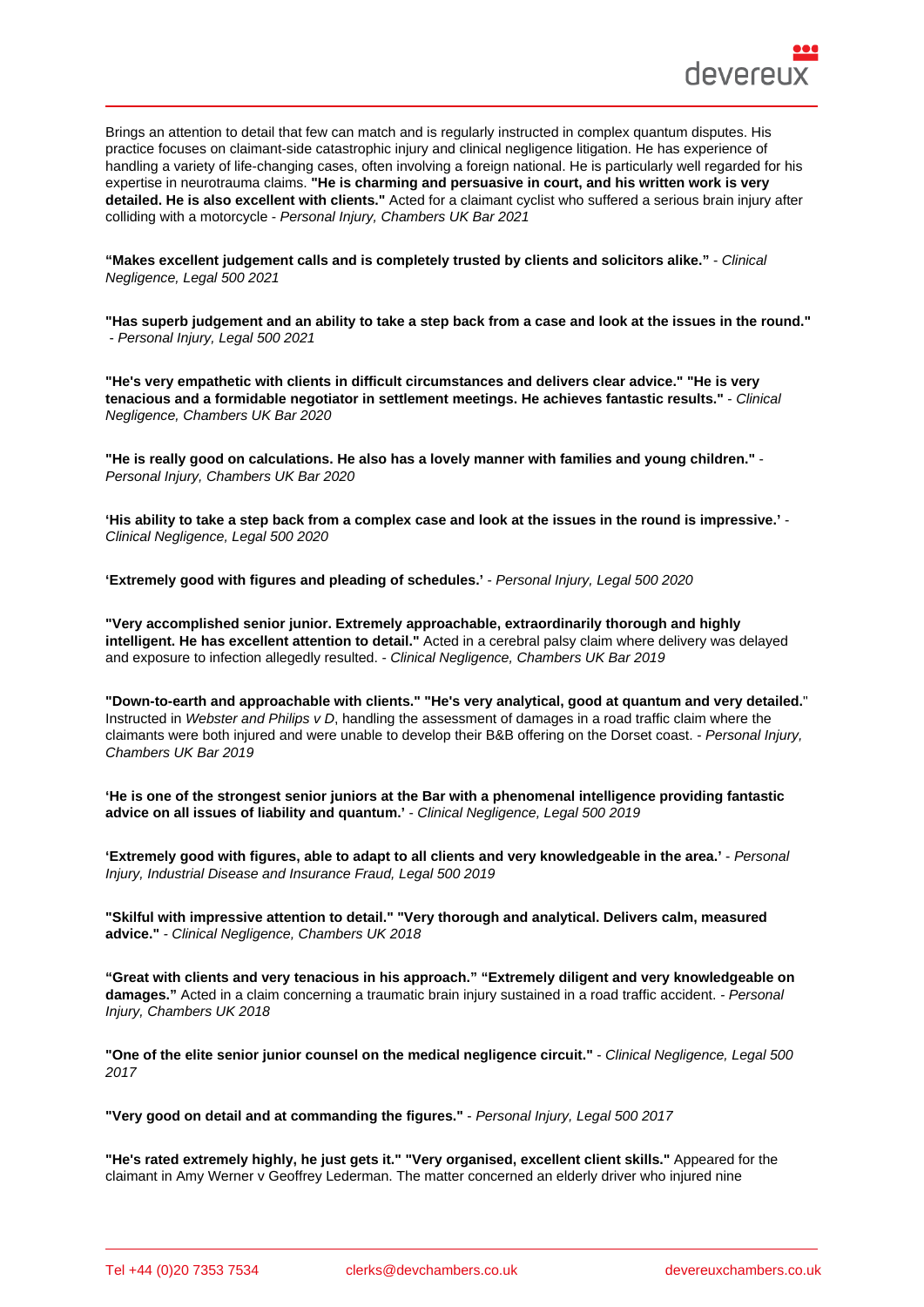pedestrians, one of whom was an American student who suffered brain damage and lost sight in one eye. - Personal Injury, Chambers UK 2017

"Passionate about getting the best result every time, he leaves no stone unturned." "He is very approachable, never gives up on a case and will go the extra mile." "He can take on a case which looks hopeless and turn it around." - Clinical Negligence, Chambers UK 2017

"Brilliant on tactics, yet able to view both sides of the argument." - Personal Injury, Legal 500 2016

"He takes on cases others shy away from." - Clinical Negligence, Legal 500 2016

An accomplished senior junior whose caseload encompasses a variety of clinical negligence claims, and has a special emphasis on matters pertaining to birth, spinal and brain injuries. "He's very thorough and has an excellent grasp of the technical issues but is very approachable and good with clients too." "He masters complex quantum matters which would escape many." Brought a claim against Nottingham University Hospitals NHS Trust in connection with an alleged delay in the diagnosis of a spinal infection which left the claimant dependent on a wheelchair. - Clinical Negligence, Chambers UK 2016

Acts on both clinical negligence and serious personal injury cases. Observers are keen to note his technical expertise and his aptitude in quantum issues. "He is absolutely excellent. He was an accountant so is fantastic on quantum." Represented the claimant in Thind v Phull, a seven-figure claim relating to a severe brain injury. - Personal Injury, Chambers UK 2016

"His mastery of medicine and quantum ensures that clients receive premier representation." - Clinical Negligence, Legal 500 2015

"His attention to detail and thoroughness are a particular strength." - Personal Injury, Legal 500 2015

A top-rated junior with 20 years' experience at the Bar, who is widely appreciated for his specialist clinical negligence and personal injury practice. A former chartered accountant, he is noted by market sources for his knowledge of quantum issues. "Richard Cartwright has a 'can do' approach to everything. He thrives on complex cases and is tenacious in getting the best result for the client. He is an intelligent and caring barrister." Acted for a wife in a dependency damages claim following the death of her husband. The husband had died from a haemorrhage after spinal surgery. - Clinical Negligence, Chambers UK 2015

An eminent junior with a considerable personal injury practice that covers mostly high-end head and back injuries incurred on the roads and highways. His background in finance means he is good at structuring schedules of loss and other damages work. "He is very good on detail and up to date on all developments in the law." "He engages well with clients and tends to be more innovative than other barristers." Managed to obtain a £2.1 million settlement for a neurologically injured claimant who suffers from speech deficit and dysarthria following an RTA. - Personal Injury, Chambers UK 2015

"A skilled negotiator who never gives up" and "his grasp of the technical issues in a case is invariably excellent" Legal 500 2014

Richard Cartwright is a junior who handles a good deal of high-value cases covering conditions such as cerebral palsy, jaundice and Erb's palsy. His experience as a chartered accountant assists him in tackling the complex financial calculations involved in quantum claims. "He is meticulous with his figures and his attention to detail is very good. He is also innovative in the way he thinks about cases, and doesn't like to let things go as he simply wants the best for the client." Acted for a claimant who suffered from high-severity cerebral palsy, following the alleged mismanagement of the claimant's mother's admission to hospital immediately prior to term. -Chambers UK 2014

The "solid and reliable" Richard Cartwright is equally comfortable on liability and quantum. He handles clients "with great sensitivity," and is excellent in negotiation and "fantastic with figures," according to those that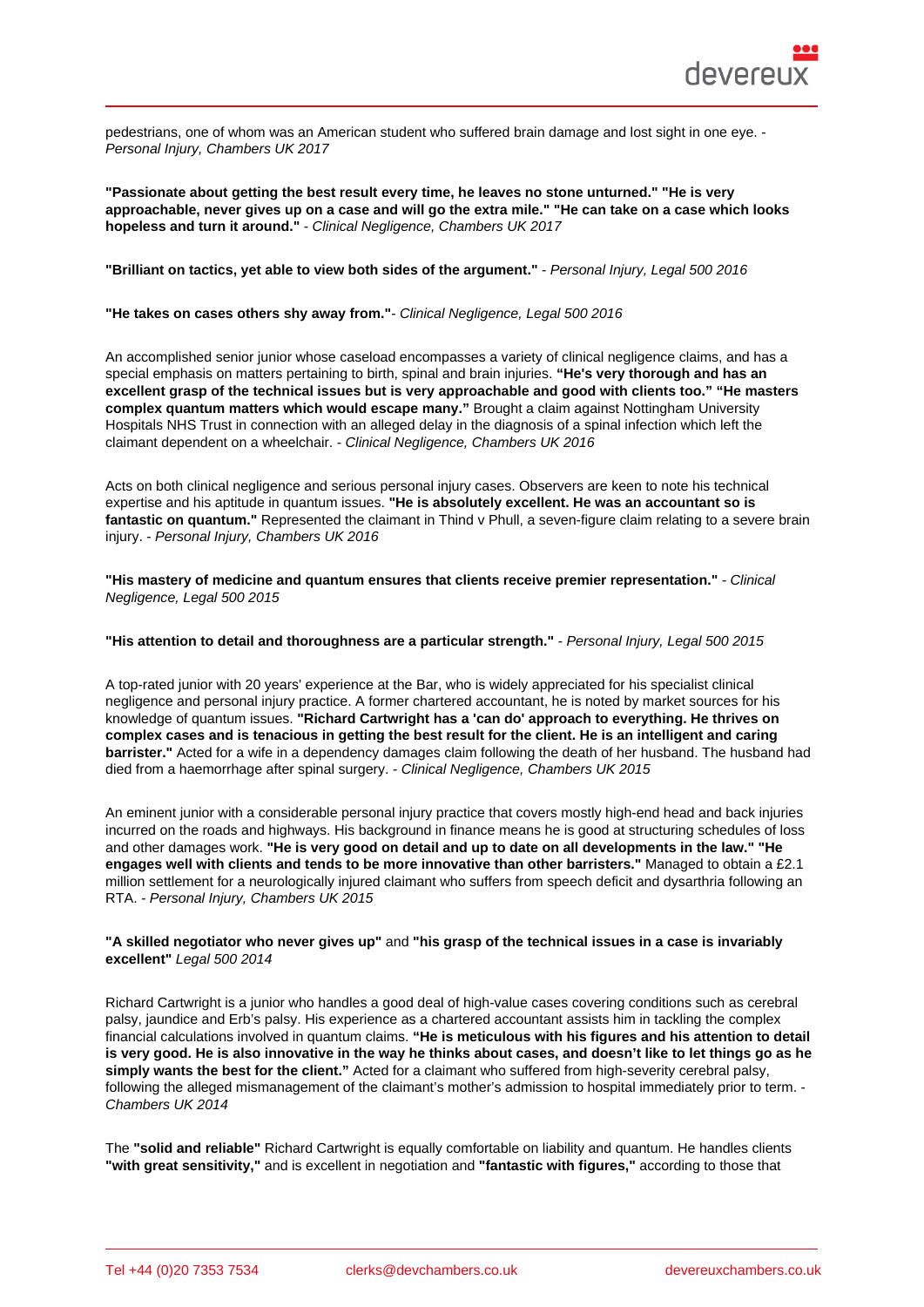instruct him. - Chambers UK 2013

Richard Cartwright has "excellent client care skills, is an able negotiator and is good with figures." He uses these skills to good effect on the full spectrum of clinical negligence work. It is, however, his work on quantum that particularly impresses. Cartwright is a firm favourite with the market as "he makes difficult claims as pleasurable as they can be." - Chambers UK 2012

'Brilliant counsel to work with' and 'a real team player who adds value with and without silk'. - Legal 500 2011

Has the reputation of being "really good on complex quantum issues," and he is often instructed on very complex claims in this area. - Chambers UK 2011

Widely praised for his 'attention to detail on medical and quantum issues', 'meticulous preparation' and 'absolute commitment' . - Legal 500 2010

'Excellent with complicated special damages calculations and forensic accountancy evidence' . - Legal 500 2010

# Personal Injury

Recent cases include:

- H v F An RTA claim settled at a round table meeting for the lump sum equivalent of £3.34 million at full liability. C, a lady aged 70, had severe cognitive and physical disabilities and suffered from epilepsy and dysarthria. She was able to ambulate with assistance around her home but was dependent upon a wheelchair for mobility outside it. She was supported there by her ex-husband. The case plan was to maintain her in her own home with his daily assistance for as long as possible and the settlement sum obtained was sufficient to achieve this
- I v M Following an door of court settlement on liability in this RTA matter, C recovered by settlement an equivalent sum of £3.26 million, including periodical payments, for his severe brain injuries resulting in severe personality disorder and alcohol abuse
- P v XY plc A settlement of US\$2.275 million in a fatal claim arising out of mesothelioma attributed to secondary exposure to asbestos

### Clinical Negligence

Recent cases include:

- K v L NHS Trust A claim for loss of mother and wife following her death through mismanaged preeclampsia during pregnancy settled at £450,000, liability admitted
- J v Spire Hospitals & anor C was rendered tetraplegic as a consequence of post-operative complication allegedly due to substandard care following spinal surgery at a private hospital. A round table meeting prior to the trial on liability failed to achieve agreement but last minute negotiations led to a settlement against one defendant on favourable terms as to both liability and costs
- R v W NHS Trust Damages recovered of over £300,000 in respect of Erb's Palsy injury to non-dominant upper limb classified as a Group 2 injury. Liability and causation in issue throughout but the settlement sum reflected no liability discount on Richard's advice
- B v K NHS Trust C sustained asphyxia brain damage at birth leading to cerebral palsy. Liability had been